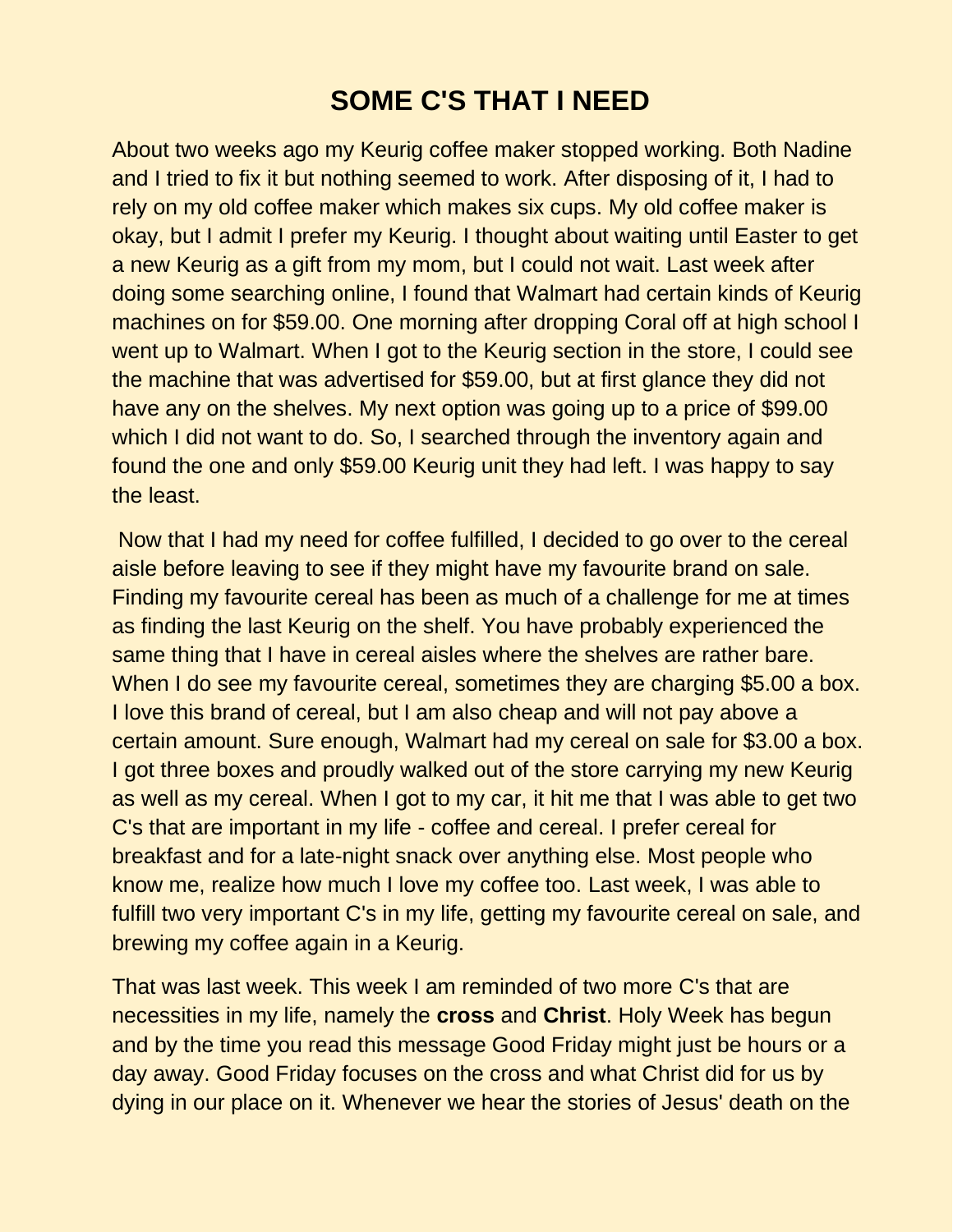cross, or watch movies depicting it, we should be humbled and appreciative of what He did for us out of love. When it came to my need for the two C's of coffee and cereal I was able to provide them by opening my wallet. When it came to my need to be forgiven, and to have the way opened for me to experience eternal life with my Father in Heaven one day, Jesus had to pay the price needed for this necessity. This week brings to the forefront the necessities of what Christ did for us on the cross that we could not do for ourselves.

When we think about our necessities, we are referring to things that we feel are required or indispensable in our life. I shared with you how my two C's of coffee and a certain brand of cereal are necessities for me to enjoy each day. I look forward to eating my preferred cereal each morning and evening. Eating any other kind of cereal just does not feel the same, nor bring the same level of contentment for me. My family would say the same thing about coffee. If I go too long without a cup of coffee during my day, I get a bit antsy and grumpy. Nothing relaxes me like a good cup of coffee a few (okay several) times each day. These two C's have become necessities for me to enjoy each day. I am sure every one of us has certain foods, or routines that are necessities for us to experience each day in order to bring us some happiness or joy. These necessities might be gardening, walking, reading, exercising, or sipping on a cup of tea. These have become necessary things we must experience each day to bring us some joy.

The two C's of coffee and cereal are necessities of mine every day, but so too are the C's of the cross and Christ. Christ Jesus as my Saviour is someone I need in my life every day, as well as the hope, power, and love reflected in the cross. Many of us will focus on the two C's of the cross and Christ this week, but are they a necessity for us every day? I think this is an important question for us to consider this week. While Christ and what He did for us on the cross gets our attention this week, do we tend to forget about it in the weeks that follow Easter? I think this is a mistake unfortunately many people make not seeing the cross and Christ as an everyday necessity for them. By making this mistake, so many people may be missing out on the **daily fulfillment** that can be found in having Jesus as a constant companion to guide us, bless us, and help us face the challenges that each day brings. By forgetting about the necessity of the cross, we may also struggle with forgiveness at times, or